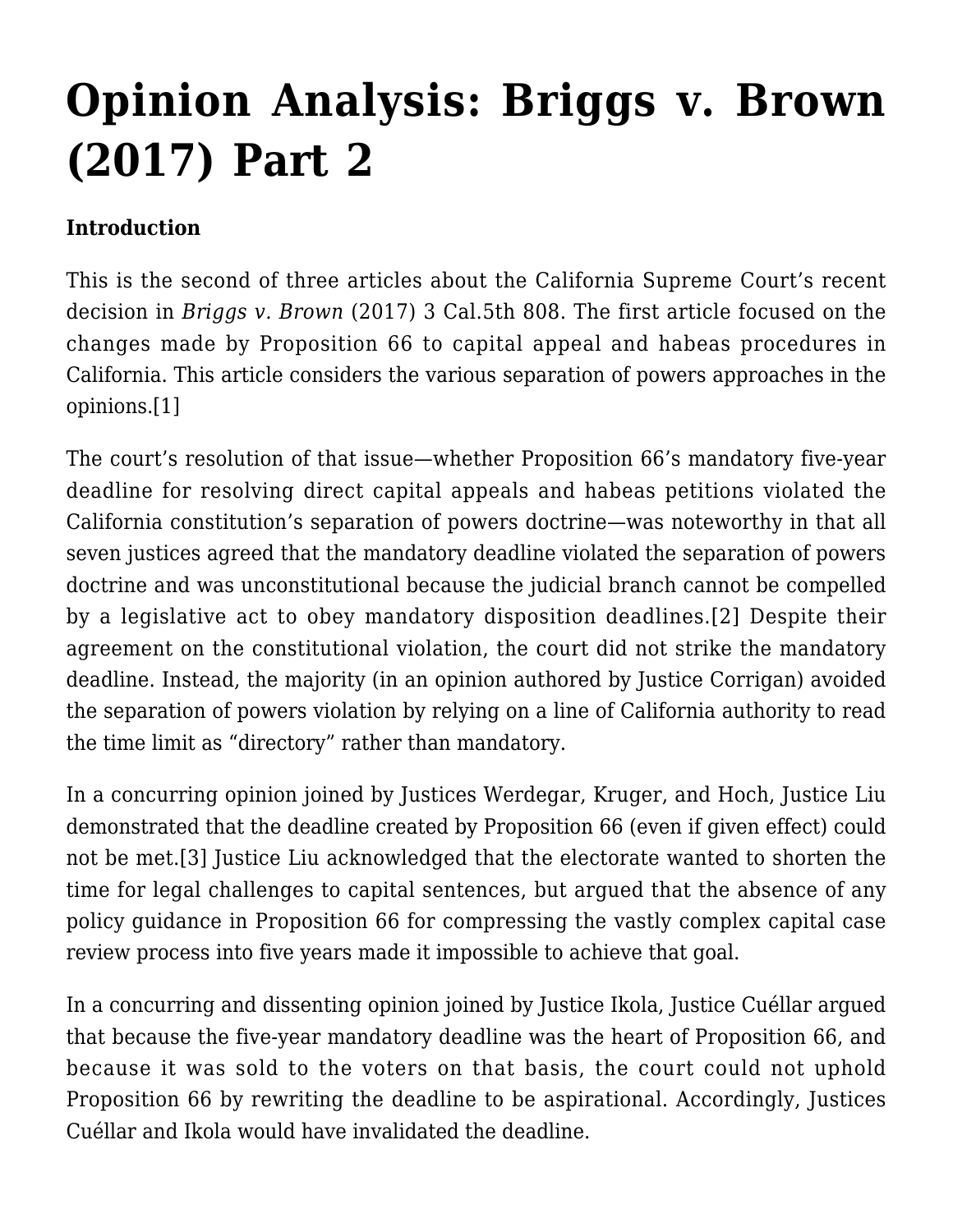We write to consider this question: When an initiative statute imposes mandatory restrictions on how California courts handle their dockets, is it *necessary* to invalidate the measure for unconstitutionally violating the separation of powers, or can the restriction be construed as directory under the canons of interpretation? We conclude that in this close case it may not have been necessary, but a future case that requires invalidation is easily foreseeable.

### **The Electorate Is Checked by Separation of Powers**

<span id="page-1-0"></span>As a threshold matter, *Briggs* confirms that the electorate's initiative power is limited by the separation of powers doctrine.[\[4\]](#page-9-1) We take this as confirmation that the theories advanced in the center's articles on this subject are correct: when the electorate exercises its legislative power with an initiative measure, it should be considered a legislative branch of government for purposes of applying the core powers analysis to resolve the measure's separation of powers issues[.\[5\]](#page-9-2)

<span id="page-1-4"></span><span id="page-1-3"></span><span id="page-1-2"></span><span id="page-1-1"></span>Limits on the electorate's legislative power are best viewed from a macro perspective. When determining whether a branch can take an action, there is a distinction between the branch having the power to act (internal limitation), and something else barring it from doing so (external limitation). For example, Congress may be barred from acting because the action is not one of its enumerated powers; this is an internal limitation. Or the action may be reserved for the states, so federalism prevents the federal government from acting; this is an external limitation. In the California government, the legislative power is plenary unless otherwise limited[.\[6\]](#page-9-3) Those limits can be internal (express curbs on the legislative power specifically) or external (a broader principle like separation of powers or the supremacy clause). For example, under Article IV section 19 the legislature "has no power to authorize lotteries" and has no power to authorize" casinos[.\[7\]](#page-9-4) And the legislature is barred from including more than one subject in a statute, or more than one item of appropriation in any bill other than the budget.[\[8\]](#page-10-0) The first examples prevent the legislature from enacting particular types of laws; the second apply to any legislative act. Those are internal limits specific to the legislature as a branch and its exercise of the otherwise plenary legislative power. Other limits (like separation of powers and federalism) are structural features outside the legislative power that apply to branches and governments broadly; these are operate externally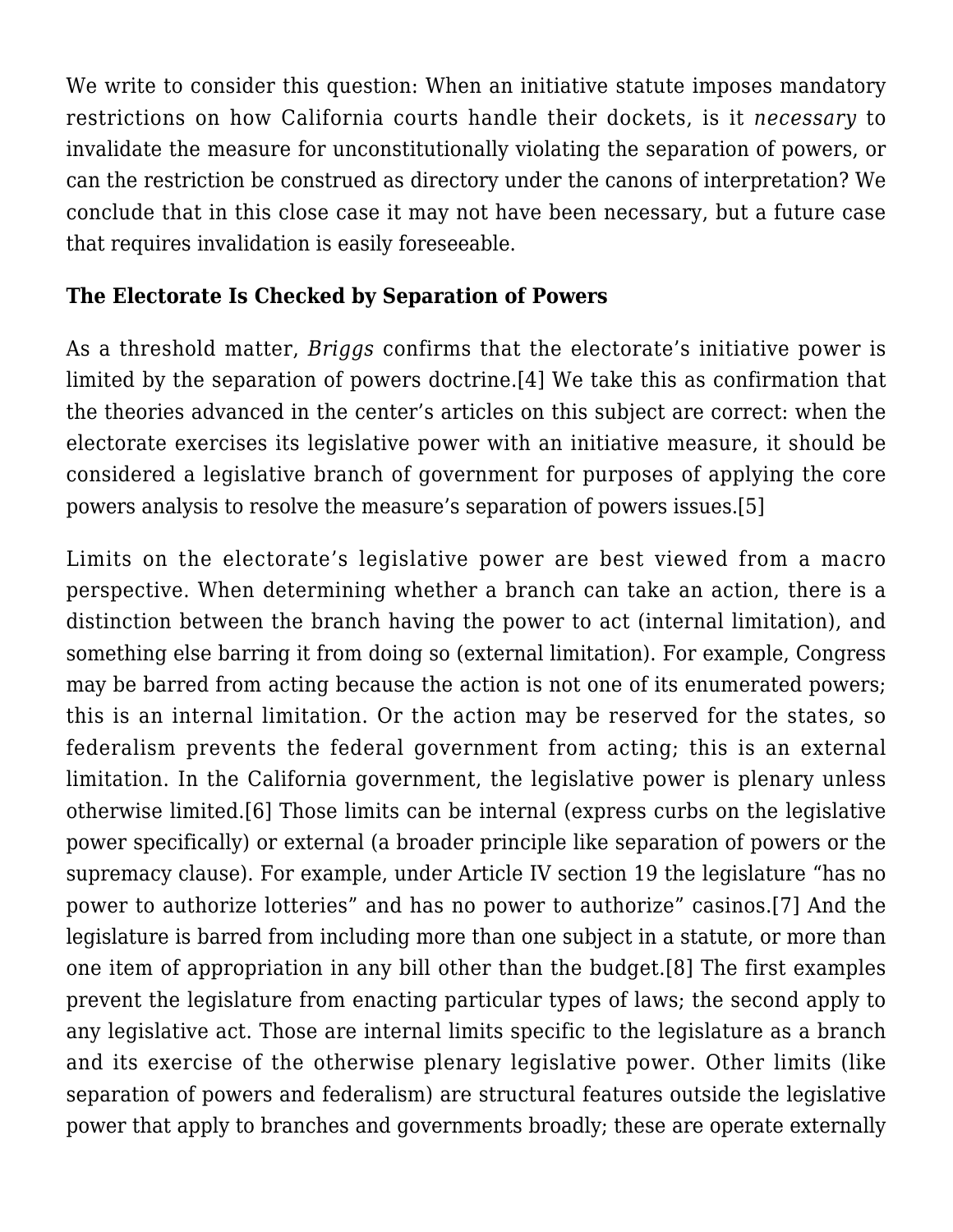on the legislature and independent of any specific limits on the legislative power. The same internal and external limits that apply to the legislature also apply to the electorate: The California Supreme Court has long considered the electorate's legislative power to be generally the same as the legislature's.[\[9\]](#page-10-1)

## <span id="page-2-0"></span>**The External Separation of Powers Limit Applied to the Electorate in** *Briggs*

<span id="page-2-1"></span>The court did not base its decision on some inherent limit on the initiative power[.\[10\]](#page-10-2) Instead, it held that requiring the California judicial branch to decide capital cases within five years would violate the external limit imposed by the separation of powers doctrine on the electorate's initiative power.[\[11\]](#page-10-3)

<span id="page-2-5"></span><span id="page-2-4"></span><span id="page-2-3"></span><span id="page-2-2"></span>That conclusion is well-supported. The five year time limit was suspect because the court has "long recognized that imposing fixed time limits on the performance of judicial functions raises serious separation of powers concerns.["\[12\]](#page-10-4) The legislature and the electorate generally wield the same legislative power[.\[13\]](#page-10-5) Legislative power may regulate court procedure.[\[14\]](#page-11-0) That regulatory function is limited by the separation of powers: legislation may not practically defeat or materially impair judicial functions.[\[15\]](#page-11-1) This limit is narrowly construed.[\[16\]](#page-11-2) "As long as such enactments do not defeat or materially impair the constitutional functions of the courts, a reasonable degree of regulation is allowed.["\[17\]](#page-11-3) Here, even with a narrow construction the five-year limit grossly impairs a core judicial function: deciding cases[.\[18\]](#page-11-4)

<span id="page-2-13"></span><span id="page-2-12"></span><span id="page-2-11"></span><span id="page-2-10"></span><span id="page-2-9"></span><span id="page-2-8"></span><span id="page-2-7"></span><span id="page-2-6"></span>Courts have inherent constitutional power to decide cases.[\[19\]](#page-11-5) A statute of limitations is the classic example of a legislative regulation on that power. This is why the five-year mandatory dismissal under Code of Civil Procedure sections 583.310 and 583.36[0\[20\]](#page-12-0) is constitutional: it is a reasonable regulation that does not practically defeat or materially impair the courts' constitutional power.[\[21\]](#page-12-1) Now assume the electorate by initiative amended section 583.310 to provide: "Any civil action shall be resolved by a final and appealable judgment within five court days from the complaint being filed." Doubtless in that event the court would find that its constitutional powers were "so restricted by unreasonable rules as to virtually nullify them," and hold "the statute an unreasonable limitation on the constitutional powers of the appellate and supreme courts.["\[22\]](#page-12-2) Similarly, capital cases are massively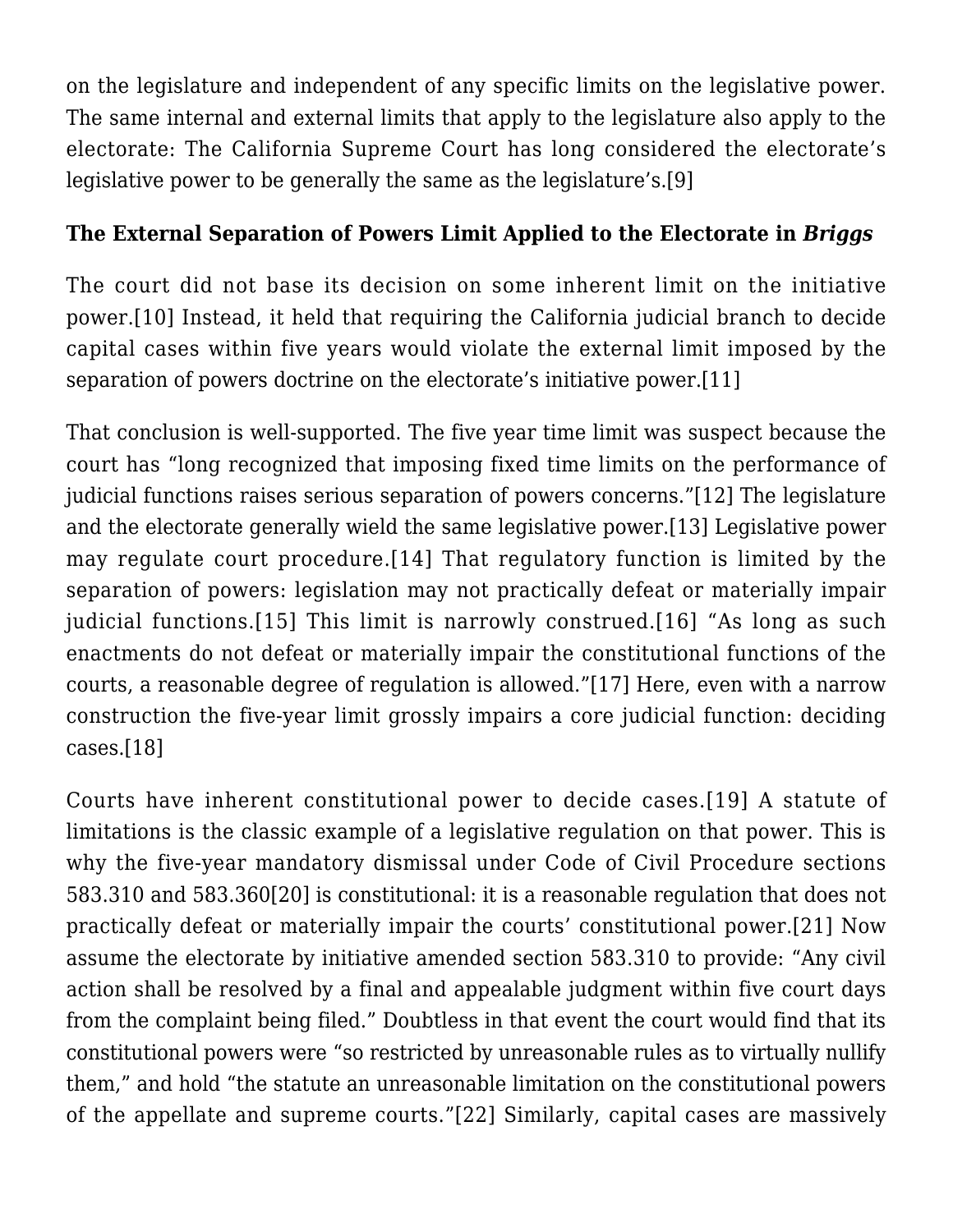<span id="page-3-2"></span><span id="page-3-1"></span><span id="page-3-0"></span>time-consuming and complex matters.[\[23\]](#page-12-3) They generally take a decade to resolve, twice the time Proposition 66 would permit[.\[24\]](#page-13-0) A statutory directive to cut that time in half surely does violence to a court's inherent power over its own process.[\[25\]](#page-13-1) And this statutory measure interferes with the court's ability to preserve its constitutional grant of jurisdiction over capital cases.[\[26\]](#page-13-2) The court will even modify statutory procedures to prevent losing jurisdiction, or to preserve a capital prisoner's or habeas petitioner's rights on appeal.[\[27\]](#page-13-3) Proposition 66 presents an even easier case than that.

<span id="page-3-3"></span>And yet the majority avoided deciding the constitutional issue this situation presents: if the electorate's legislative act violates the separation of powers, the usual answer is that the act is invalid. Not so here. Instead, the majority set about saving the act. Again, there is an expected analysis when a legislative act needs saving: applying canons of interpretation and maxims of jurisprudence. And again, not so here.

# **Not the Usual Statutory Interpretation Approach**

<span id="page-3-5"></span><span id="page-3-4"></span>Although *Briggs* did not invalidate the mandatory deadline for violating separation of powers, neither did it strictly apply the canons of statutory interpretation that apply to all legislative acts, including initiatives like Proposition 66.[\[28\]](#page-14-0) Those canons start with the premise that their purpose is to determine the electorate's intent to effectuate the law's purpose[.\[29\]](#page-14-1) A court typically begins with the statute's text, giving that text its ordinary meaning, and construes it in the context of the relevant statutory scheme[.\[30\]](#page-14-2) Once the electorate's intent has been divined, the provisions must be construed to conform to that intent.[\[31\]](#page-14-3) Separation of powers principles compel courts to effectuate the purpose of enactments and limit judicial efforts to rewrite statutes even where drafting or constitutional problems may appear.[\[32\]](#page-14-4)

<span id="page-3-8"></span><span id="page-3-7"></span><span id="page-3-6"></span>The majority here used a different interpretive approach that appears to depart from these well-established canons of statutory interpretation. Not applying those canons in *Briggs* was a conscious choice:

The concurring and dissenting opinion notes, as we have (fn. 28, *ante*), that other states have invalidated statutes which violate the separation of powers by imposing strict time limits. However, California courts have chosen a different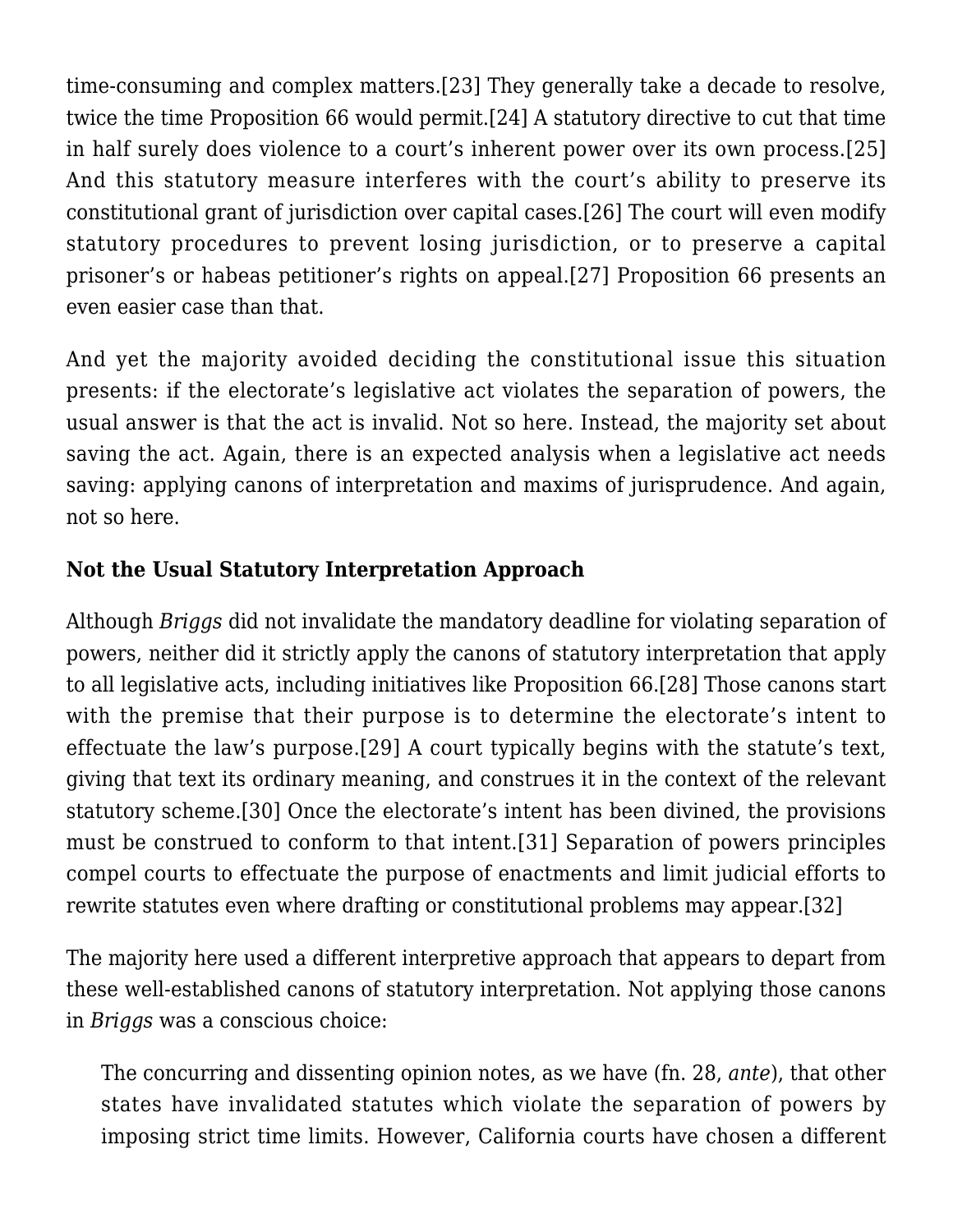approach to avoid separation of powers problems. Rather than striking down statutes that might unduly interfere with judicial functions, we construe them so as to maintain the courts' discretionary control.[\[33\]](#page-14-5)

<span id="page-4-2"></span><span id="page-4-1"></span><span id="page-4-0"></span>This approach expressly departs from a standard first-application canon of statutory interpretation: legislative intent controls. The majority acknowledges that the voters intended the five-year limit to be mandatory.[\[34\]](#page-14-6) If that is so, then the analysis should become a simple syllogism: The voters intended X, which is unconstitutional, therefore that part of the statute is invalid. Again, the majority recognizes that this interpretive approach is valid and (as the dissent notes) is used by other states[.\[35\]](#page-14-7) But not in California: "California courts have chosen a different approach to avoid separation of powers problems. Rather than striking down statutes that might unduly interfere with judicial functions, we construe them so as to maintain the courts' discretionary control.["\[36\]](#page-14-8)

<span id="page-4-4"></span><span id="page-4-3"></span>Initially, this sounds plausible. Another canon requires courts to avoid interpreting a statute in a way that might render it unconstitutional. And "shall" is notoriously vague and may be construed as directory, rather than mandatory.[\[37\]](#page-14-9) The problem is that the court "may not properly interpret the measure in a way that the electorate did not contemplate: the voters should get what they enacted, not more and not less."[\[38\]](#page-14-10) As they often do, the canons cut both ways.[\[39\]](#page-14-11)

<span id="page-4-5"></span>Interestingly, the same can be said of all three opinions in *Briggs*: each sounds plausible, with a major catch. The majority correctly identifies a long line of California cases that read seemingly mandatory language as directory when no penalty is provided for noncompliance. But that non-canon interpretive approach contravenes the electorate's intent. Justice Liu is also correct: the court cannot appropriate more funds for capital cases, nor make counsel file shorter briefs in less time without raising due process concerns. Yet that is what Proposition 66 requires. And Justice Cuéllar is right: a mandatory, enforceable deadline would be invalid as a separation of powers violation (and without the deadline the act probably violates the single subject rule). That, however, should not be the first option for a court that respects the electorate's policymaking power, and interprets statutes to avoid constitutional invalidity.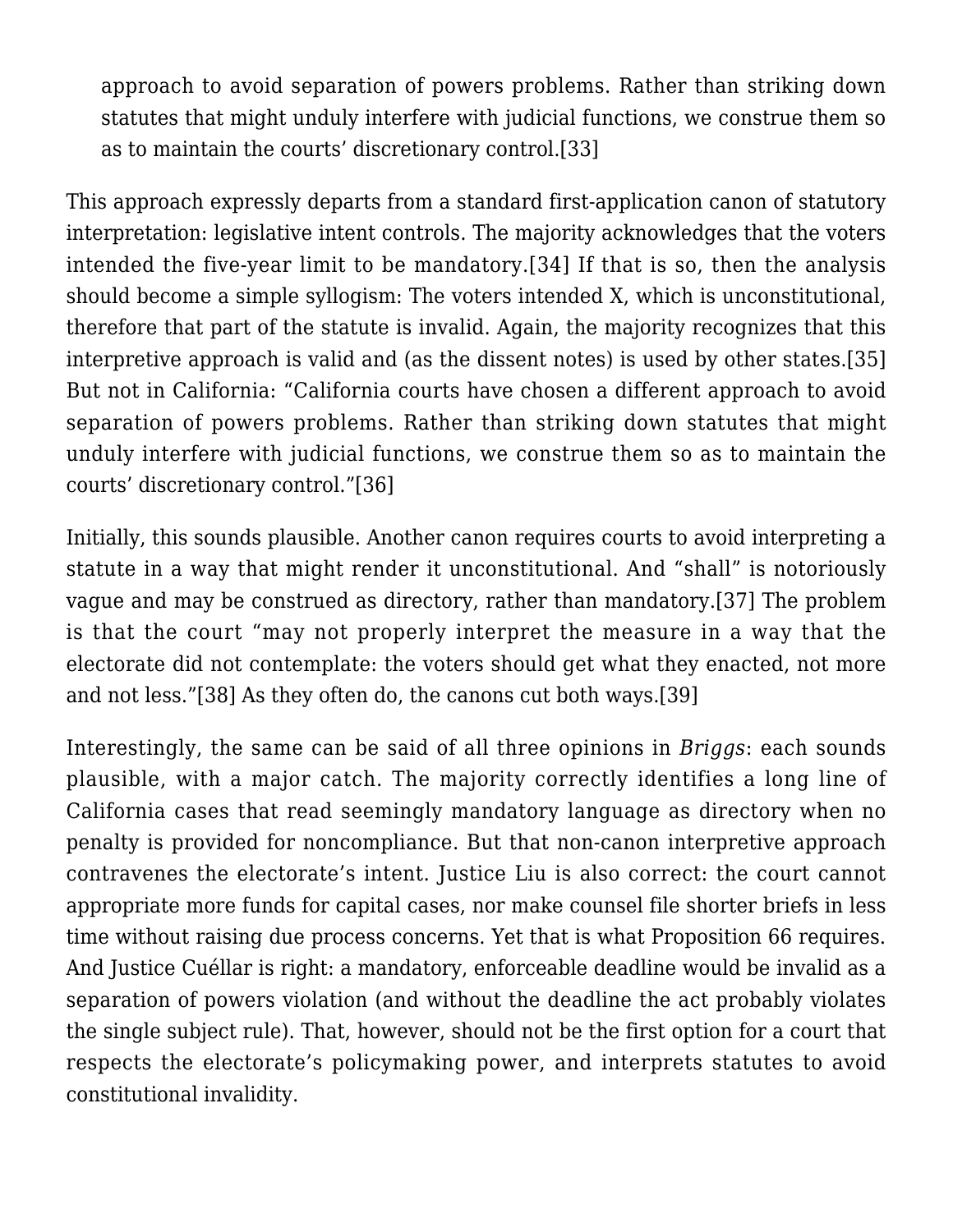So if all three opinions are correct, how does the case get decided? If the various interpretive approaches (the majority's avoidance rule, the interpretation canons in the other opinions) all produce equally plausible results, something must tip the balance. While the majority acknowledges that initiative acts should be liberally construed to maintain the electorate's power, the decision does not rest on deference.[\[40\]](#page-14-12) We suggest that a factual issue and two jurisprudential concerns tip the scale ever so slightly against outright invalidation.

## <span id="page-5-0"></span>**A Concession, Stare Decisis, and a Policy Concern**

The familiar appellate advocacy rule about conceding weak points when necessary at oral argument is relevant here. Justice Cuéllar's opinion notes:

At oral argument, the initiative's proponents (intervener Californians to Mend, Not End, the Death Penalty) admitted that an actual five-year deadline would "perhaps not" be constitutional. The proponents instead let it slip that the initiative's five-year deadline is not a deadline after all, but just a "goal" that has no real consequence if it goes unmet. The Attorney General, also purportedly arguing in support of Proposition 66, added that this five-year "goal" was not "binding" and is really just "an invitation to take up the question of how long these appeals should take."[\[41\]](#page-15-0)

<span id="page-5-1"></span>By making this concession, the initiative's proponents appeared to waive the mandatory five-year deadline issue. When "[b]oth the Attorney General and intervener-proponents . . . concede" that a five-year deadline "would unconstitutionally interfere with the judiciary and violate the separation of powers," those parties necessarily waive the issue of whether a mandatory deadline is constitutional.

<span id="page-5-3"></span><span id="page-5-2"></span>But the concession is not conclusive because a statute's constitutionality is solely the court's province, so the court still must decide whether it is constitutional regardless of what position the proponents take.[\[42\]](#page-15-1) Consequently, whether this statute is facially constitutional remained a live issue despite the concession.[\[43\]](#page-15-2) Yet the concession is compelling on the issue of the electorate's intent, and it certainly supports the majority's conclusion that "shall" was meant to be directory here.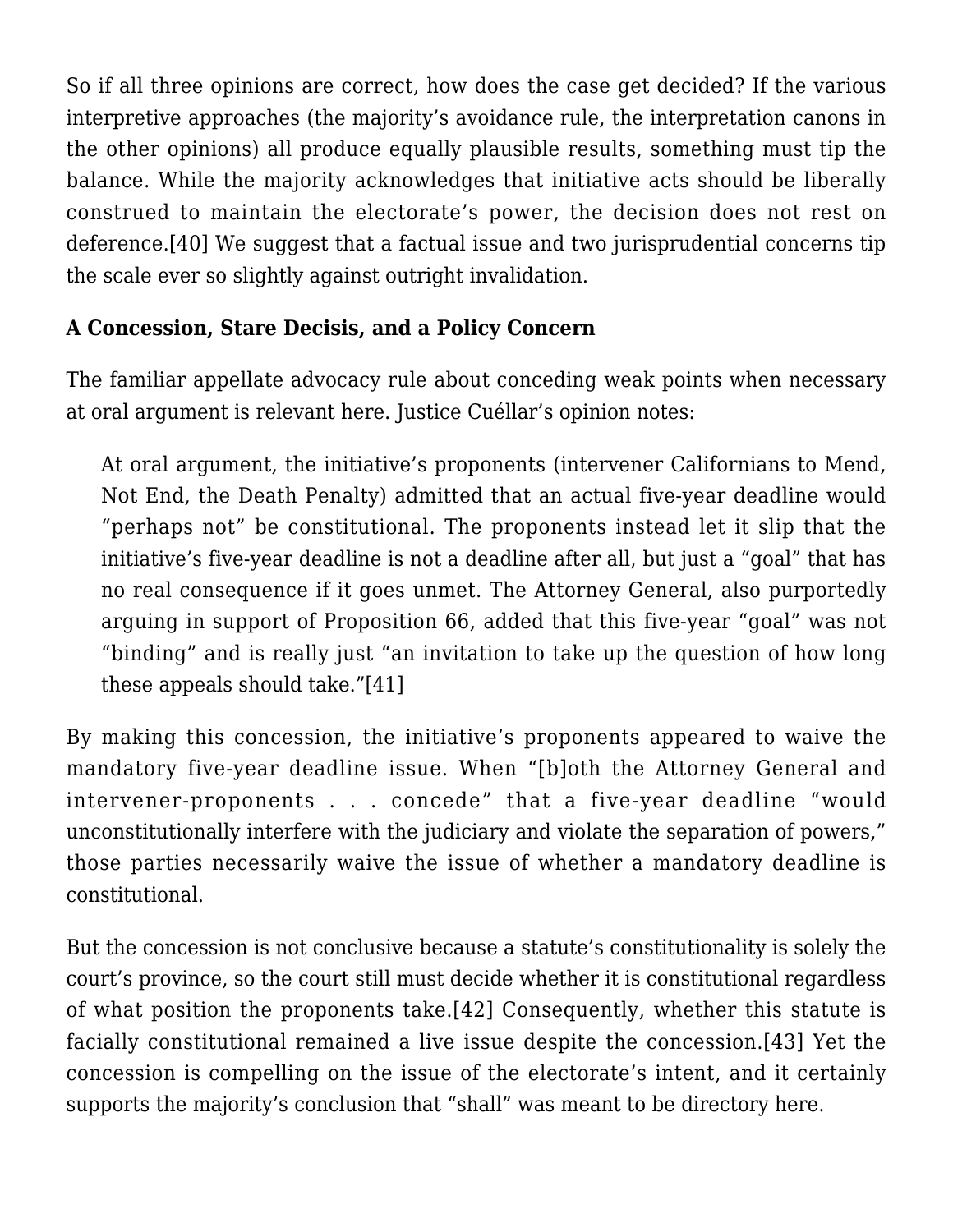Regarding stare decisis, the majority cites a long series of cases supporting the propositions that a legislative act that impairs the core judicial power "to control the order of its business" would present a "serious constitutional question," and that reading the text to be directory, not mandatory, to avoid the constitutional question is the preferred resolution. Justice Liu puts it best:

I acknowledge this is one way of enforcing the separation of powers and there is a lot of water over the dam in our case law. So, although no one really disagrees that "the voters intended the five-year limit to be mandatory," our precedent supports the court's approach of imputing to the voters a further intent not to unconstitutionally impair the judicial function[.\[44\]](#page-15-3)

<span id="page-6-0"></span>Avoidance is the preferred solution because of a policy concern: respect for the electorate. Justice Cuéllar makes a powerful argument that true respect means that the judiciary must be honest with the voters when they overstep their bounds. A fair point; and the majority's decision to respect the voters' intent in a different way appears equally reasonable. Again, nobody is clearly wrong in this case. They just disagree over the "right" way to honor the electorate's intent.

Finally, Justice Cuéllar argued that Proposition 66 did provide an enforcement mechanism. But this is not altogether clear. Although a petition for writ of mandate could be filed, a writ cannot actually enforce the deadline. What remedy could a court issue on a writ petition if the court found that the five-year period had lapsed? The deadline is not a statute of limitations that would bar the action if violated. Nor can a court dismiss the appeal and order an immediate execution without violating the petitioner's due process rights. In theory, the court could set a new deadline that could be enforced through contempt proceedings. But that would do nothing to ensure that the deadline is met in the first instance. And if the deadline is unenforceable, then Proposition 66 must be ambiguous, because the voters are presumed not to have intended an absurd result. Requiring capital cases to be completed in five years *and* requiring someone to issue a writ of mandate to the California Supreme Court are the definition of absurd results.

That absurdity creates an ambiguity. Because the statute is ambiguous, the majority's application of the canons is justifiable. Ultimately, the majority made a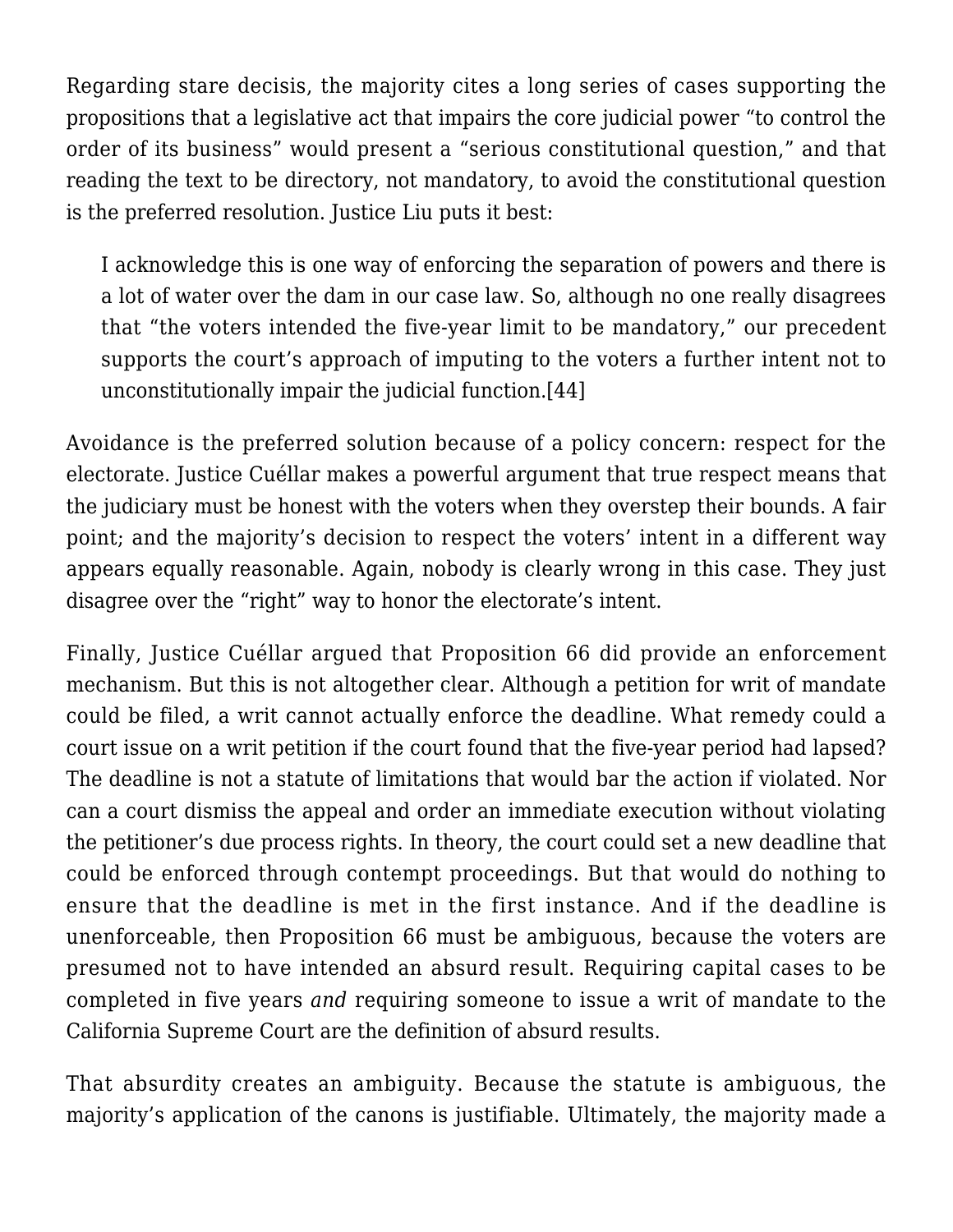reasonable compromise: legislative intent must be effectuated, that intent is presumed to not include absurd results, constitutional questions are to be avoided, and statutes should be saved to the extent possible by reformation.

#### **Conclusion**

The court had a choice between two analytical paths: the measure could be upheld with a directory deadline, or be invalidated as unconstitutional with a mandatory deadline. Under either path, the result is the same: the deadline is void. This may look like six of one, half a dozen of another. Yet there is an important difference. As the court noted in *Shafter*:

[R]elying on the rules favoring statutory construction to avoid absurd or unjust results, account for statutory context, and uphold a statute's constitutionality when reasonably possible, the court concluded that the time limit before it was "directory and was intended to give this appeal as early a hearing and decision as orderly procedure in this court will permit." Otherwise, the court would have held the statute "an unreasonable limitation on the constitutional powers of the appellate and supreme courts."[\[45\]](#page-15-4)

<span id="page-7-0"></span>We think the best way to frame this decision is that the court ultimately decided to honor the electorate's intent to the extent possible by making the deadline directory, rather than striking it entirely. A purist approach here requires the court to strike down an initiative—a course the court is loath to take, and for good reasons. The other path requires the court to avoid a constitutional conflict (and arguably absurd results) while respecting the electorate's intent to the extent possible. In choosing the latter path, the court displayed its reluctance to strike a voter-enacted initiative in its entirety[.\[46\]](#page-15-5)

<span id="page-7-1"></span>So which is best? Confront the matter directly and strike down part of the initiative as a separation of powers violation, or elide the matter with interpretation tools? Both reach the same result: the voters' intent is not effectuated. Or do they? Is it better to have a whole statute with an unintended meaning, or a statute with parts struck down? The decision comes down to Justice Céllar's point about intellectual honesty: directly telling the voters that their action is invalid or reframing the act much as an executive signing statement would. This may once have been a live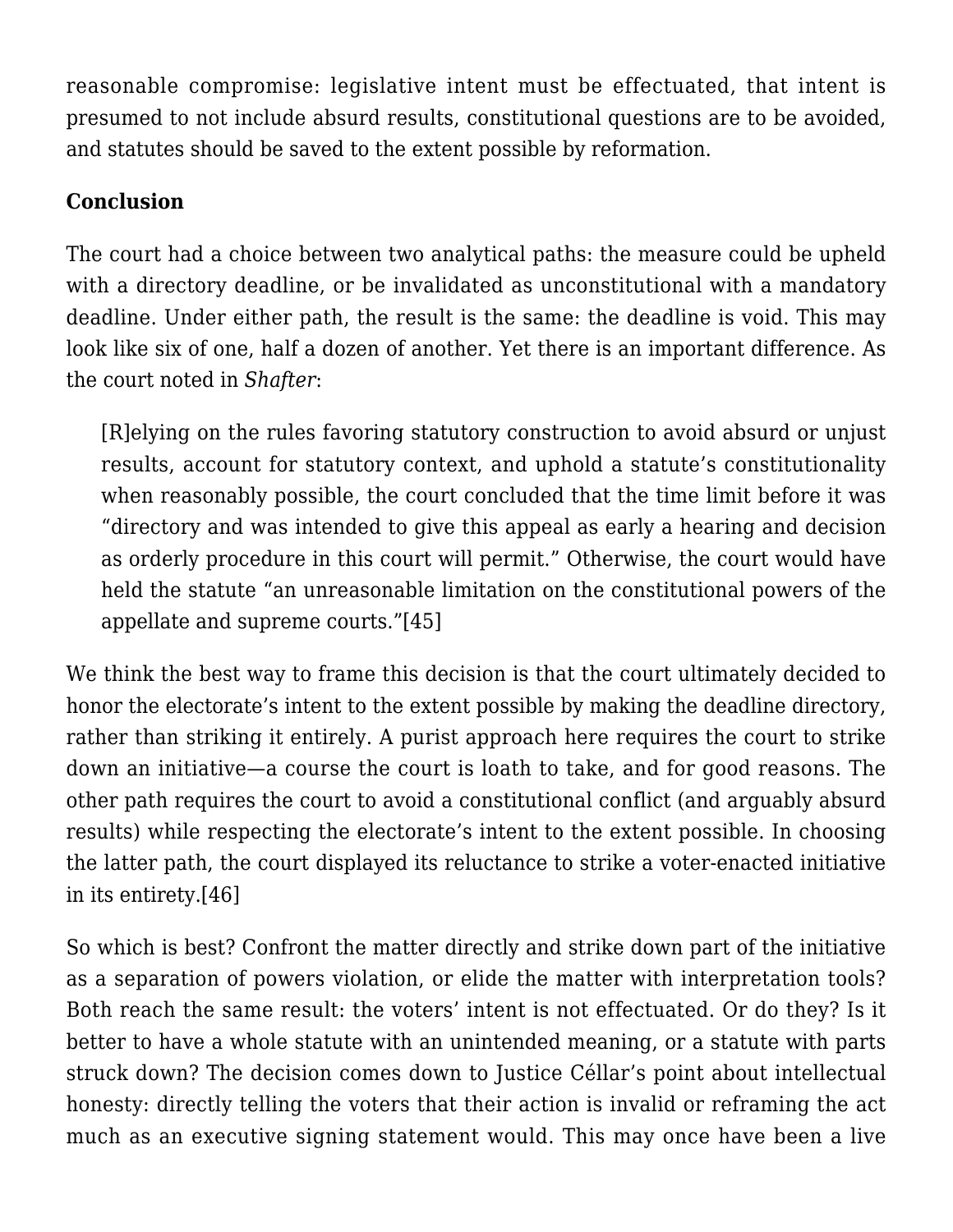debate in the state high court, but as Justice Liu pointed out, this debate has been resolved for decades. At that point stare decisis becomes a powerful influence.

Recall our statute of limitations hypothetical above. The only functional difference between that example and Proposition 66 is section 583.360, which provides that "[a]n action shall be dismissed by the court on its own motion" when the deadline elapses. Under the *Briggs* analysis the "shall" in our hypothetical cannot be read as directory because section 583.360 contains a penalty. But if the hypothetical initiative is invalidated while Proposition 66 is "saved," is the outcome any different? Practically, no: neither measure takes effect.

The preference for avoiding constitutional questions goes only so far. What happens when the next ballot proponent, having read *Briggs*, imposes a clear deadline on the court *and* provides some consequence for failure to meet that deadline? Or when the proponent amends the California constitution to require the same impossible deadlines as did Proposition 66? That initiative measure, if it ever materializes, will present the issue sharply. As Justice Cuéllar said, "When a statute encroaches on a court's discretion in managing its docket—and there is a clear statement the statute is mandatory, not directory—then we have no option but to provide the public and the other branches with the requisite clarity of decision and doctrine by declaring the statute unconstitutional as a violation of the separation of powers." But let's not borrow trouble.

# *Senior research fellow Danny Y. Chou contributed to this article. The views expressed here are solely his own, and here he writes only in his academic capacity.*

<span id="page-8-0"></span>[\[1\]](#page-0-0) The lineup here is somewhat unusual. Chief Justice Cantil-Sakauye and Justice Chin did not participate; they were replaced by Court of Appeal Justices Hoch and Ikola. Justice Corrigan wrote the majority opinion as acting Chief Justice, joined by Justices Werdegar, Liu, Kruger, and Hoch. Justice Liu filed a concurring opinion, *also* joined by Justices Werdegar, Kruger, and Hoch (how often does a four-justice majority sign a concurring opinion?). Justice Cuéllar filed a concurring and dissenting opinion, joined by Justice Ikola.

<span id="page-8-1"></span>[\[2\]](#page-0-1) *[Briggs](http://caselaw.findlaw.com/ca-supreme-court/1871906.html)* at 862 (Liu, J., concurring): "All members of the court agree that this provision imposes no legally enforceable obligation," *Id.* "no one really disagrees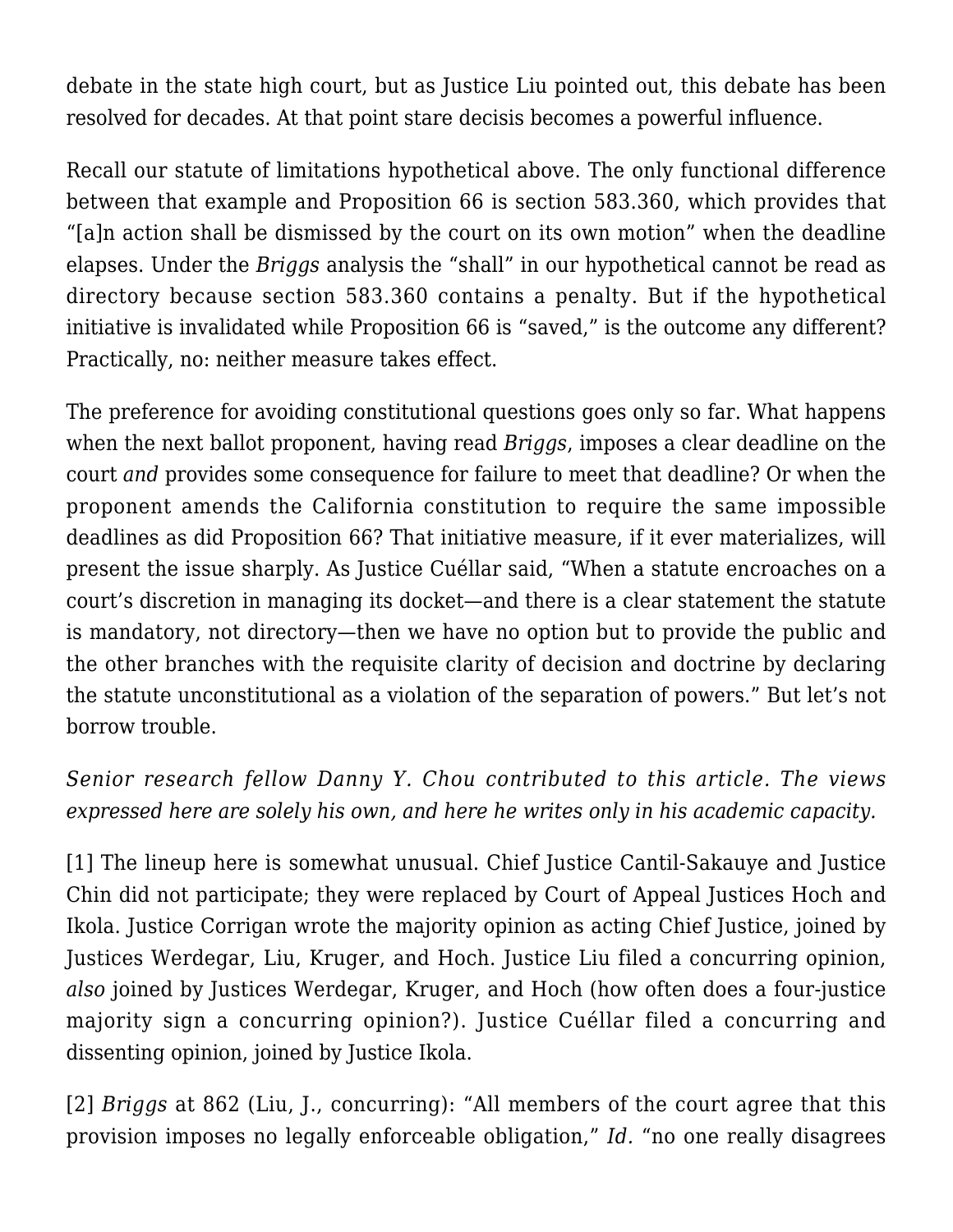that the voters intended the five-year limit to be mandatory," *Id.* (quotation and citation omitted); "All members of the court agree that if the five-year limit were mandatory, it 'would undermine the courts' authority as a separate branch of government.'" *Id.* at 862–63.

<span id="page-9-0"></span>[\[3\]](#page-0-2) The reader will note that we cite from Justice Liu's concurring opinion throughout this article. We do so for two reasons: his gloss on the majority's opinion illuminates its meaning, and (unusually) this concurring opinion garnered four signatures—a majority of this seven-member court.

<span id="page-9-1"></span>[\[4\]](#page-1-0) *[Briggs](http://caselaw.findlaw.com/ca-supreme-court/1871906.html)* at 846–47 (discussing separation of powers limits on legislature and initiative synonymously), citing *[Legislature v. Deukmejian](https://law.justia.com/cases/california/supreme-court/3d/34/658.html)* (1983) 34 Cal.3d 658, 674 (initiative measures are subject to the same constitutional limitations as statutes passed by the legislature; *see also id*. at 883 (Cuéllar, J., concurring): "So far as I can see, courts across the country have found a violation of the separation of powers in every single case addressing a legislative attempt to impose an enforceable judicial deadline. . . . Accordingly, the separation of powers doctrine requires us to strike down this mandatory five-year deadline*." See also id.* at 867 (Liu, J., concurring: "As the court today makes clear, Proposition 66 cannot override the constitutional doctrine of separation of powers and compel this court to alter its docket by deciding more capital cases and fewer noncapital ones.").

<span id="page-9-2"></span>[\[5\]](#page-1-1) Carrillo, Duvernay, & Stracener, *California Constitutional Law: Popular Sovereignty* (2017) 68 Hastings L. J. 731; Carrillo & Chou, *California Constitutional Law: Separation of Powers* (2011) 45 USF. L. Rev. 655.

<span id="page-9-3"></span>[\[6\]](#page-1-2) "[T]he Constitution of this State is not to be considered as a grant of power, but rather as a restriction upon the powers of the Legislature; and that it is competent for the Legislature to exercise all powers not forbidden by the Constitution of the State, or delegated to the General Government, or prohibited by the Constitution of the United States." *People v. Coleman* (1854) 4 Cal. 46, 49; *See [Methodist Hosp. of](http://caselaw.findlaw.com/ca-supreme-court/1827306.html) [Sacramento v. Saylor](http://caselaw.findlaw.com/ca-supreme-court/1827306.html)* (1971) 488 P.2d 161, 164 ("Unlike the federal Constitution, which is a grant of power to Congress, the California Constitution is a limitation or restriction on the powers of the Legislature.").

<span id="page-9-4"></span>[\[7\]](#page-1-3) Cal. Const., art. IV sections 19 (a) and (e); note that both subdivisions are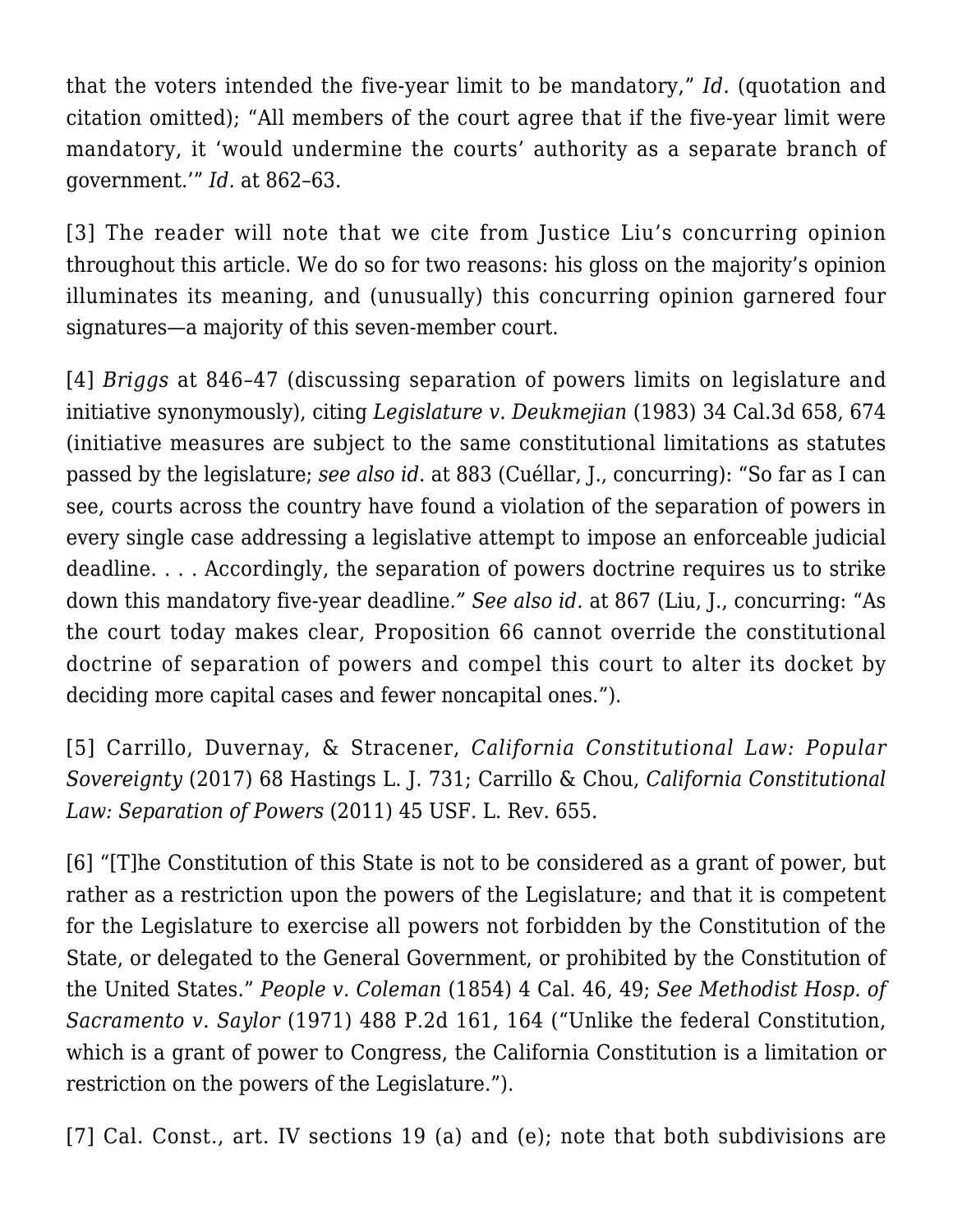modified by subdivisions (d) and (f) respectively.

<span id="page-10-0"></span>[\[8\]](#page-1-4) Cal. Const., art. IV section 9 (statute); Art. IV section 12(d) (appropriations).

<span id="page-10-1"></span>[\[9\]](#page-2-0) In California, "the power to legislate is shared by the Legislature and the electorate through the initiative process" (Cal. Const. art. IV, § 1)." *[Prof'l Eng'rs in](http://caselaw.findlaw.com/ca-supreme-court/1447066.html) [Cal. Gov't v. Kempton](http://caselaw.findlaw.com/ca-supreme-court/1447066.html)* (2007) 155 P.3d 226, 240. The legislature's powers are broader than the electorate's, because the 1911 reforms restored to the electorate only a shared piece of the whole legislative power delegated to the legislature in the 1849 state constitution. *[Howard Jarvis Taxpayers Ass'n v. Padilla](http://caselaw.findlaw.com/ca-supreme-court/1722182.html)* (2016) 363 P.3d 628, 646; *Saylor* 488 P.2d at 165 (state's entire lawmaking authority, excepting initiative and referendum powers, vested in legislature). The electorate's legislative power through the statutory initiative is coextensive with, not greater than, the legislature's power. *Deukmejian*, 669 P.2d at 17. In general, the electorate may not enact a statute that the legislature itself could not enact. *[Bldg. Indus. Ass'n v. City of](https://www.casemine.com/judgement/us/59148d83add7b04934544507) [Camarillo](https://www.casemine.com/judgement/us/59148d83add7b04934544507)* (1986) 718 P.2d 68; *Deukmejian*, 669 P.2d at 17. Initiative measures are subject to the ordinary rules and canons of statutory construction. *[Evangelatos v.](https://law.justia.com/cases/california/supreme-court/3d/44/1188.html) [Super. Ct.](https://law.justia.com/cases/california/supreme-court/3d/44/1188.html)* (1988) 753 P.2d 585, 601.

<span id="page-10-2"></span>[\[10\]](#page-2-1) Because Proposition 66 made only *statutory* changes, the court had little difficulty concluding that the separation of powers doctrines applied and limited the electorate's legislative powers. If, however, Proposition 66 had made changes to the California constitution, the question would have been much more difficult for the court. Assuming that this version of Proposition 66 would not somehow violate the federal Constitution, the court would presumably have been left with only one question: whether Proposition 66 was an unconstitutional revision because it made structural changes to the California constitution.

<span id="page-10-3"></span>[\[11\]](#page-2-2) *[Briggs](http://caselaw.findlaw.com/ca-supreme-court/1871906.html)* at 854: "while the Legislature has broad authority to regulate procedure, the constitutional separation of powers does not permit statutory restrictions that would materially impair fair adjudication or unduly restrict the courts' ability to administer justice in an orderly fashion. Repeatedly, for over 80 years, California courts have held that statutes may not be given mandatory effect, despite mandatory phrasing, when strict enforcement would create constitutional problems."

<span id="page-10-5"></span><span id="page-10-4"></span>[\[12\]](#page-2-3) *[Briggs](http://caselaw.findlaw.com/ca-supreme-court/1871906.html)* at 849.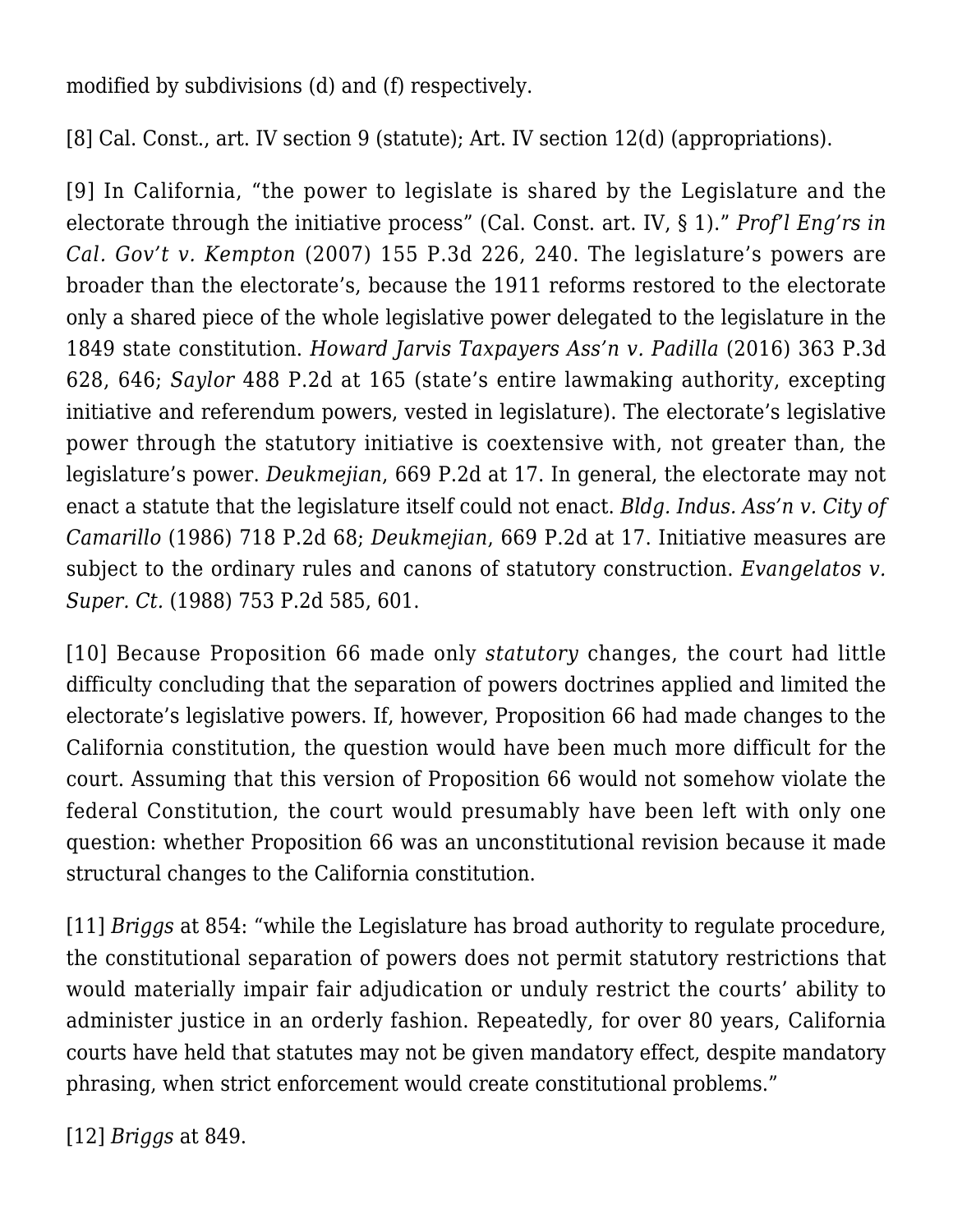[\[13\]](#page-2-4) *Deukmejian*, 34 Cal.3d at 674 (initiative measures are subject to the same constitutional limitations as statutes passed by the legislature); *see* note 7 above.

<span id="page-11-0"></span>[\[14\]](#page-2-5) *[Brydonjack v. State Bar](https://www.courtlistener.com/opinion/3305560/brydonjack-v-state-bar/)* (1928) 208 Cal. 439, 442–443; accord, *[Superior Court v.](https://law.justia.com/cases/california/supreme-court/4th/13/45.html) [County of Mendocino](https://law.justia.com/cases/california/supreme-court/4th/13/45.html)* (1996) 13 Cal.4th 54, 51.

<span id="page-11-1"></span>[\[15\]](#page-2-6) *[Brydonjack](https://www.courtlistener.com/opinion/3305560/brydonjack-v-state-bar/)*, 208 Cal. at 444; *County of Mendocino*, 13 Cal.4th at 51, 54.

<span id="page-11-2"></span>[\[16\]](#page-2-6) *[Le Francois v. Goel](http://caselaw.findlaw.com/summary/opinion/ca-supreme-court/2005/06/09/130607.html)* (2005) 35 Cal.4th 1094, 1104.

<span id="page-11-3"></span>[\[17\]](#page-2-7) *[People v. Bunn](https://law.justia.com/cases/california/supreme-court/4th/27/1.html)* (2002) 27 Cal.4th 1, 16.

<span id="page-11-4"></span>[\[18\]](#page-2-8) See discussion in *[Briggs](http://caselaw.findlaw.com/ca-supreme-court/1871906.html)* at 852–53.

<span id="page-11-5"></span>[\[19\]](#page-2-9) *[People v. Garcia](https://www.leagle.com/decision/incaco20170320032)* (2017) 2 Cal.5th 792, 800 (court has inherent power to inherent power to retain and decide even a moot case); *[Mandel v. Myers](https://law.justia.com/cases/california/supreme-court/3d/29/531.html)* (1981) 29 Cal.3d 531, 547 ("Our Constitution assigns the resolution of such specific controversies to the judicial branch of government"); *[Bloniarz v. Roloson](http://caselaw.findlaw.com/ca-supreme-court/1824576.html)* (1969) 70 Cal.2d 143, 147–48 (every court of record has powers requisite to its proper functioning as an independent constitutional department of government); *[Keeler v.](https://scholar.google.com/scholar_case?case=13521615002005199713&hl=en&as_sdt=6&as_vis=1&oi=scholarr) [Superior Court](https://scholar.google.com/scholar_case?case=13521615002005199713&hl=en&as_sdt=6&as_vis=1&oi=scholarr)* (1956) 46 Cal.2d 596, 600 ("There is no question but that, consistent with proper regulations, a court has inherent power to control the course of litigation before it."). See also *In re Jessup* (1889) 81 Cal. 408, 463–64:

The jurisdiction of this court is derived from the constitution, and can be neither enlarged nor abridged by the legislature. What it was in the beginning it remains, and it must remain until the constitution itself is changed. If the constitution has denied to this court the power to grant rehearings in causes that have been decided in bank, the legislature cannot confer the power. If the constitution has conferred the power, the legislature cannot take it away, or, by pretense of regulating its exercise, substantially impair it. And, whatever matters are by the constitution committed to the jurisdiction of the court, the court may by a constitutional majority—that is to say, by the voice of four of its seven justices—decide. The legislature has no more [right] to say that we shall not decide a matter within our jurisdiction unless five justices subscribe an order in writing than we should have to require all acts of the legislature to be subscribed by two-thirds of the members of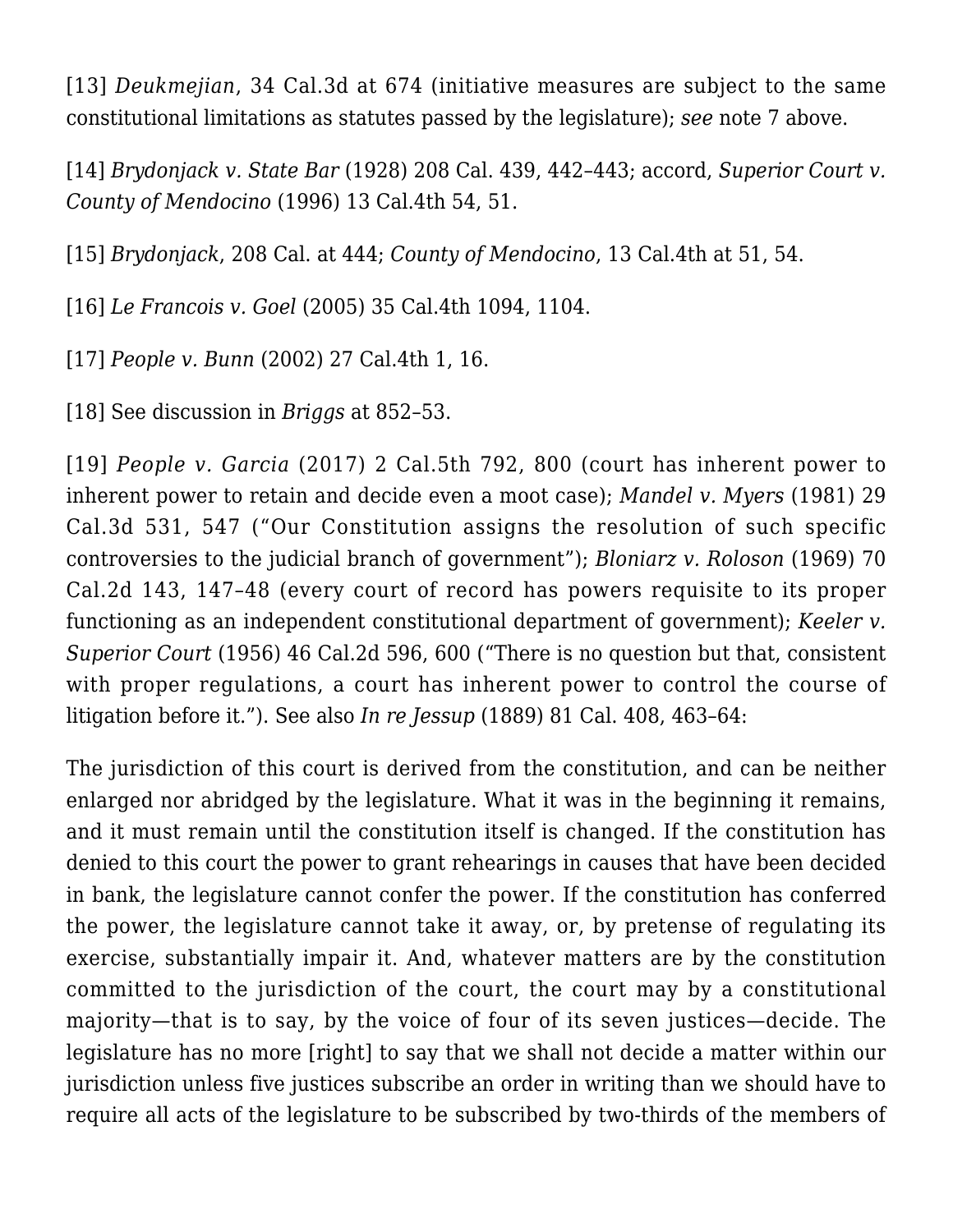each house. The constitution has conferred the power of deciding all matters within our jurisdiction upon a majority of the court; the legislature cannot require more than a majority.

<span id="page-12-0"></span>[\[20\]](#page-2-10) Section 583.310 provides: "An action shall be brought to trial within five years after the action is commenced against the defendant." Section 583.360 provides: "(a) An action shall be dismissed by the court on its own motion or on motion of the defendant, after notice to the parties, if the action is not brought to trial within the time prescribed in this article. (b) The requirements of this article are mandatory and are not subject to extension, excuse, or exception except as expressly provided by statute."

<span id="page-12-1"></span>[\[21\]](#page-2-11) *[Quarry v. Doe I](https://scocal.stanford.edu/opinion/quarry-v-doe-i-34062)* (2012) 53 Cal.4th 945, 955 ("The Legislature has authority to establish—and to enlarge—limitations periods."); *County of Mendocino*, 13 Cal.4th at 53 ("the Legislature enacts statutes that govern the procedures and evidentiary rules applicable in judicial and executive proceedings"; *[Perez v. Richard Roe 1](http://caselaw.findlaw.com/ca-court-of-appeal/1085587.html)* (2006) 146 Cal.App.4th 171, 177: "A core function of the Legislature is to make statutory law, which includes weighing competing interests and determining social policy. A core function of the judiciary is to resolve specific controversies between parties. As part of that function, the courts interpret and apply existing laws such as statutes of limitation."; *[Muller v. Muller](https://law.justia.com/cases/california/court-of-appeal/2d/179/815.html)* (1960) 179 Cal.App.2d 815, 819 (citation and quotation omitted): "The power of the legislature to provide reasonable periods of limitation, therefore, is unquestioned, and the fixing of time limits within which particular rights must be asserted is a matter of legislative policy the nullification of which is not a judicial prerogative."

<span id="page-12-2"></span>[\[22\]](#page-2-12) *[Briggs](http://caselaw.findlaw.com/ca-supreme-court/1871906.html)* at 850–51, quoting *[In re Shafter-Wasco Irr. Dist.](https://www.courtlistener.com/opinion/2611342/in-re-shafter-wasco-irr-dist/)* (1942) 55 Cal.App.2d 484, 487–89 (quotations omitted).

<span id="page-12-3"></span>[\[23\]](#page-2-13) As Justice Liu pointed out in his concurring opinion (*[Briggs](http://caselaw.findlaw.com/ca-supreme-court/1871906.html)* at 864):

On average in California, it takes three to five years after a death judgment to appoint appellate counsel. . . . A single death penalty case can and often does dominate a lawyer's practice for well more than a decade. [¶] Direct appeals in this court are completed on average 11.7 to 13.7 years after the death judgment. Many appeals take considerably more time. State habeas review is completed on average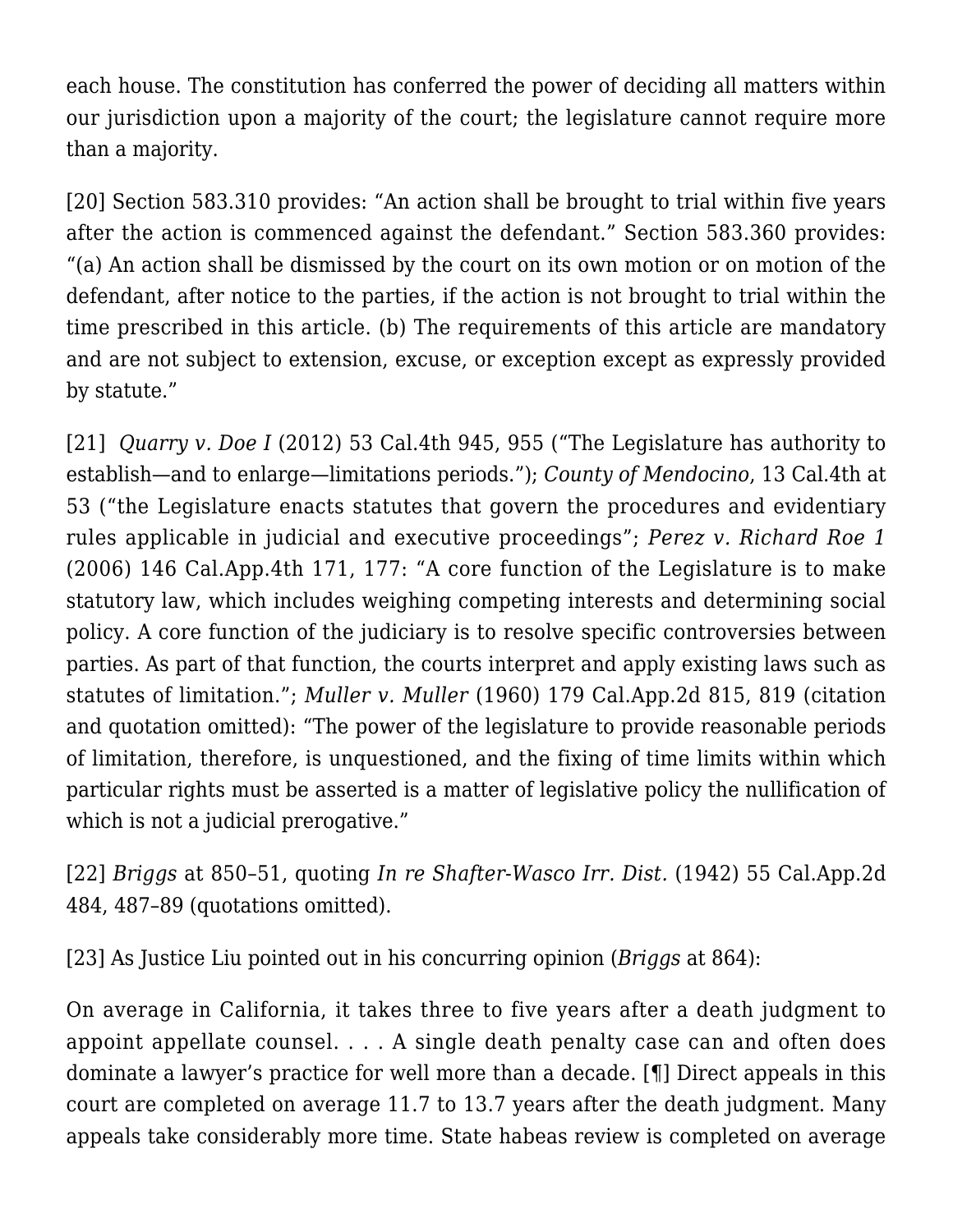more than 17 years after the death judgment.

<span id="page-13-0"></span>[\[24\]](#page-3-0) *Id.* at 867, Justice Liu in his concurring opinion:

[T]here are reasons why capital briefs are lengthier—opening briefs of 300 to 500 pages, raising 30 to 40 claims, are common—and often take several years to complete. . . . In addition, the record in capital cases is usually massive, often comprising more than 5,000 pages of trial transcript plus several thousand pages of exhibits, juror questionnaires, and additional materials—all of which must be carefully reviewed.

<span id="page-13-1"></span>[\[25\]](#page-3-1) *[Briggs](http://caselaw.findlaw.com/ca-supreme-court/1871906.html)* at 867 (Liu, J., concurring): "As the court today makes clear, Proposition 66 cannot override the constitutional doctrine of separation of powers and compel this court to alter its docket by deciding more capital cases and fewer noncapital ones. (Maj. opn., ante, at p. 501–502, 400 P.3d at 59 [construing § 190.6(d) 'to maintain the courts' discretionary control over the conduct of their business'].)"

<span id="page-13-2"></span>[\[26\]](#page-3-2) See *[People v. Superior Court](https://www.leagle.com/decision/incaco20170216098)* (2017) 2 Cal.5th 523, 533 (courts have inherent power to protect their jurisdiction), citing [Code of Civil Procedure section 187](http://codes.findlaw.com/ca/code-of-civil-procedure/ccp-sect-187.html) (when jurisdiction is conferred on a court "all the means necessary to carry it into effect are also given; and in the exercise of this jurisdiction, if the course of proceeding be not specifically pointed out by this Code or the statute, any suitable process or mode of proceeding may be adopted which may appear most conformable to the spirit of this Code*.*"); *[Brydonjack](https://www.courtlistener.com/opinion/3305560/brydonjack-v-state-bar/)*, 208 Cal. at 442: "Our courts are set up by the Constitution without any special limitations; hence the courts have and should maintain vigorously all the inherent and implied powers necessary to properly and effectively function as a separate department in the scheme of our state government."; *see also [Topa Ins. Co. v. Fireman's Fund Ins. Companies](https://law.justia.com/cases/california/court-of-appeal/4th/39/1331.html)* (1995) 39 Cal.App.4th 1331, 1344 (courts have exercised inherent powers in "situations in which the rights and powers of the parties have been established by substantive law or court order but workable means by which those rights may be enforced or powers implemented have not been granted by statute.").

<span id="page-13-3"></span>[\[27\]](#page-3-3) *[People v. Superior Court](https://www.leagle.com/decision/incaco20170216098)*, 2 Cal.5th at 532 (when the court has been unable to appoint counsel it "adapted existing procedures to that regrettable reality" as by "recognizing an exception to the general rule that a habeas petitioner must raise all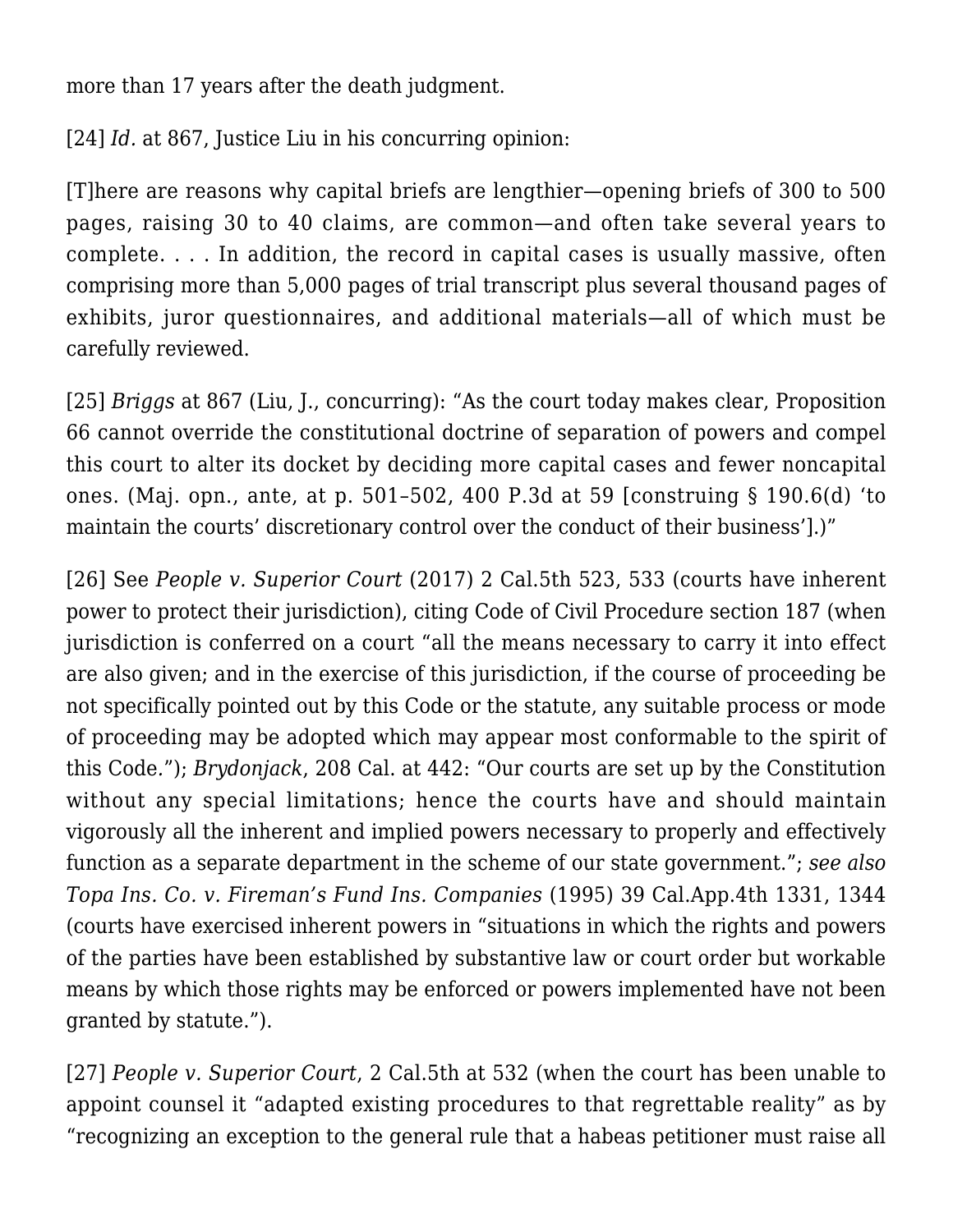claims in a single, unamended petition").

<span id="page-14-0"></span>[\[28\]](#page-3-4) *[People v. Estrada](https://www.leagle.com/decision/incaco20170724033)* (2017) 3 Cal.5th 661, 668 (citations omitted): "In construing the text of a statute adopted through the initiative process, we apply the same principles of statutory interpretation that we apply to statutes enacted by the Legislature. In both contexts, our essential aim is to give effect to the statutory purpose of the specific legislation at issue."

<span id="page-14-1"></span>[\[29\]](#page-3-5) *Id*.; *[Horwich v. Superior Court](https://scocal.stanford.edu/opinion/horwich-v-superior-court-acuna-32063)* (1999) 21 Cal.4th 272, 276.

<span id="page-14-2"></span>[\[30\]](#page-3-6) *[People v. Johnson](https://www.leagle.com/decision/incaco20150702036)* (2015) 61 Cal.4th 674, 682.

<span id="page-14-3"></span>[\[31\]](#page-3-7) *[Arias v. Superior Court](https://www.leagle.com/decision/incaco20090629047)* (2009) 46 Cal.4th 969, 979.

<span id="page-14-4"></span>[\[32\]](#page-3-8) *[Bunn](https://law.justia.com/cases/california/supreme-court/4th/27/1.html)* at 16.

<span id="page-14-5"></span>[\[33\]](#page-4-0) *[Briggs](http://caselaw.findlaw.com/ca-supreme-court/1871906.html)* at 858.

<span id="page-14-6"></span>[\[34\]](#page-4-1) *[Briggs](http://caselaw.findlaw.com/ca-supreme-court/1871906.html)* at 857: "The concurring and dissenting opinion argues at length that the voters intended the five-year limit to be mandatory. We do not dispute that point."

<span id="page-14-7"></span>[\[35\]](#page-4-2) *[Briggs](http://caselaw.findlaw.com/ca-supreme-court/1871906.html)* at 858: "The concurring and dissenting opinion notes, as we have (fn. 28, ante), that other states have invalidated statutes which violate the separation of powers by imposing strict time limits."

<span id="page-14-8"></span>[\[36\]](#page-4-3) *[Briggs](http://caselaw.findlaw.com/ca-supreme-court/1871906.html)* at 858.

<span id="page-14-9"></span>[\[37\]](#page-4-4) "Shall" in legal usage is inherently vague and commonly provokes an argument over whether it is permissive, directory, or mandatory. Bryan Garner, Dictionary of Legal Usage 952-55 (3d ed 2011) ("*shall* can bear five to eight senses even in a single document.").

<span id="page-14-10"></span>[\[38\]](#page-4-5) *[Hodges v. Superior Court](https://law.justia.com/cases/california/supreme-court/4th/21/109.html)* (1999) 21 Cal.4th 109, 114.

<span id="page-14-12"></span><span id="page-14-11"></span>[\[39\]](#page-4-5) Karl Llewellyn, [Remarks on the Theory of Appellate Decision and the Rules or](http://prawfsblawg.blogs.com/prawfsblawg/files/llewellyn_on_canons.pdf) [Canons About How Statutes Are to be Construed \(1950\)](http://prawfsblawg.blogs.com/prawfsblawg/files/llewellyn_on_canons.pdf) at 401-406 (the article lists, side by side, contradictory maxims of statutory interpretation; the article's thesis is that judges select the rules that permit a desired result).